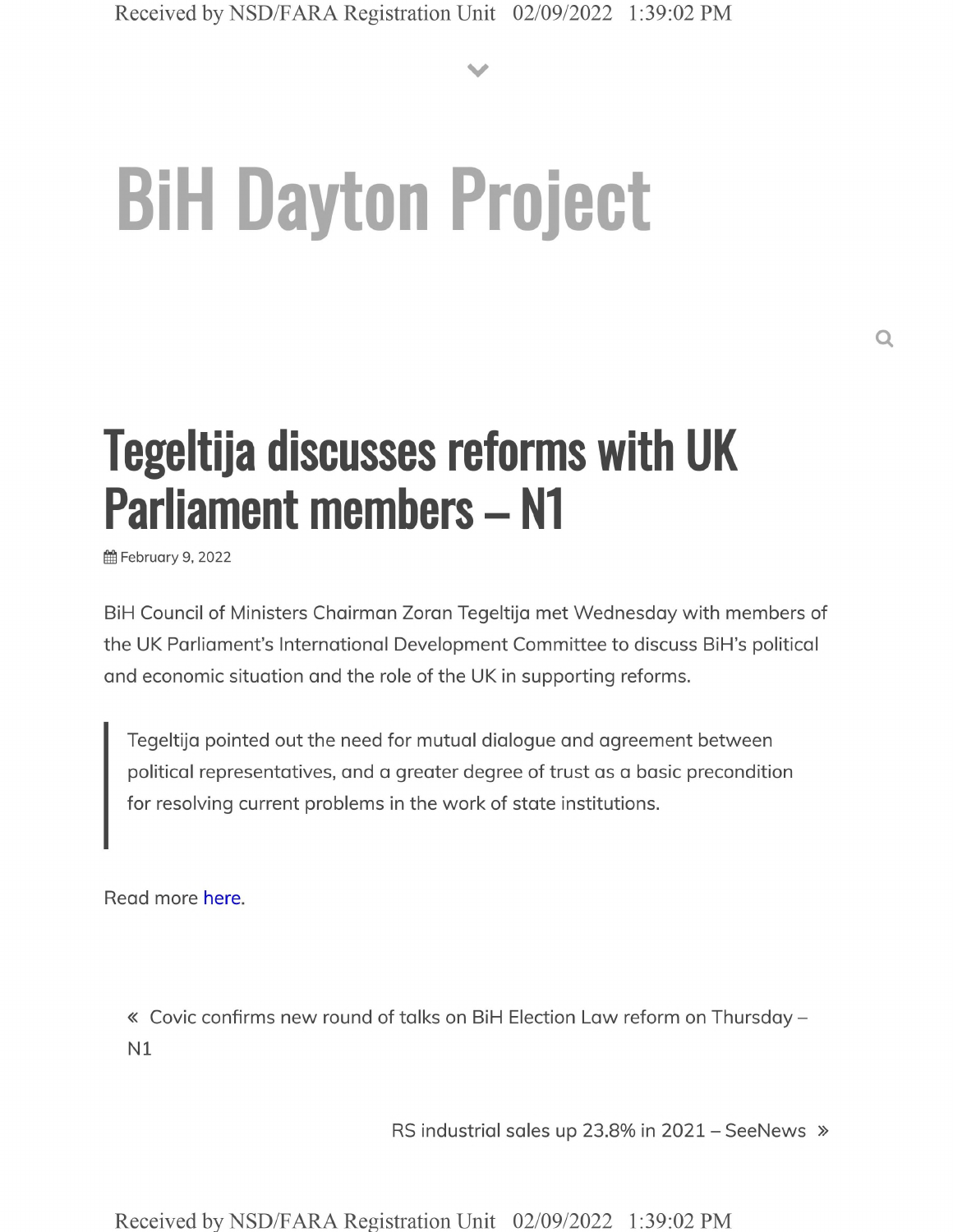Received by NSD/FARA Registration Unit 02/09/2022 1:39:02 PM

### **RELATED POSTS**



#### **RS industrial sales up 23.8% in <sup>2021</sup> - SeeNews**

§§ February 9, 2022



**Covic confirms new round of talks on BiH Election Law reform on Thursday—N1**

§§ February 7, 2022



**Covic, Plenkovic satisfied that Palmer and Eichhorst accepted Croat proposals - N1**

Received by NSD/FARA Registration Unit 02/09/2022 1:39:02 PM